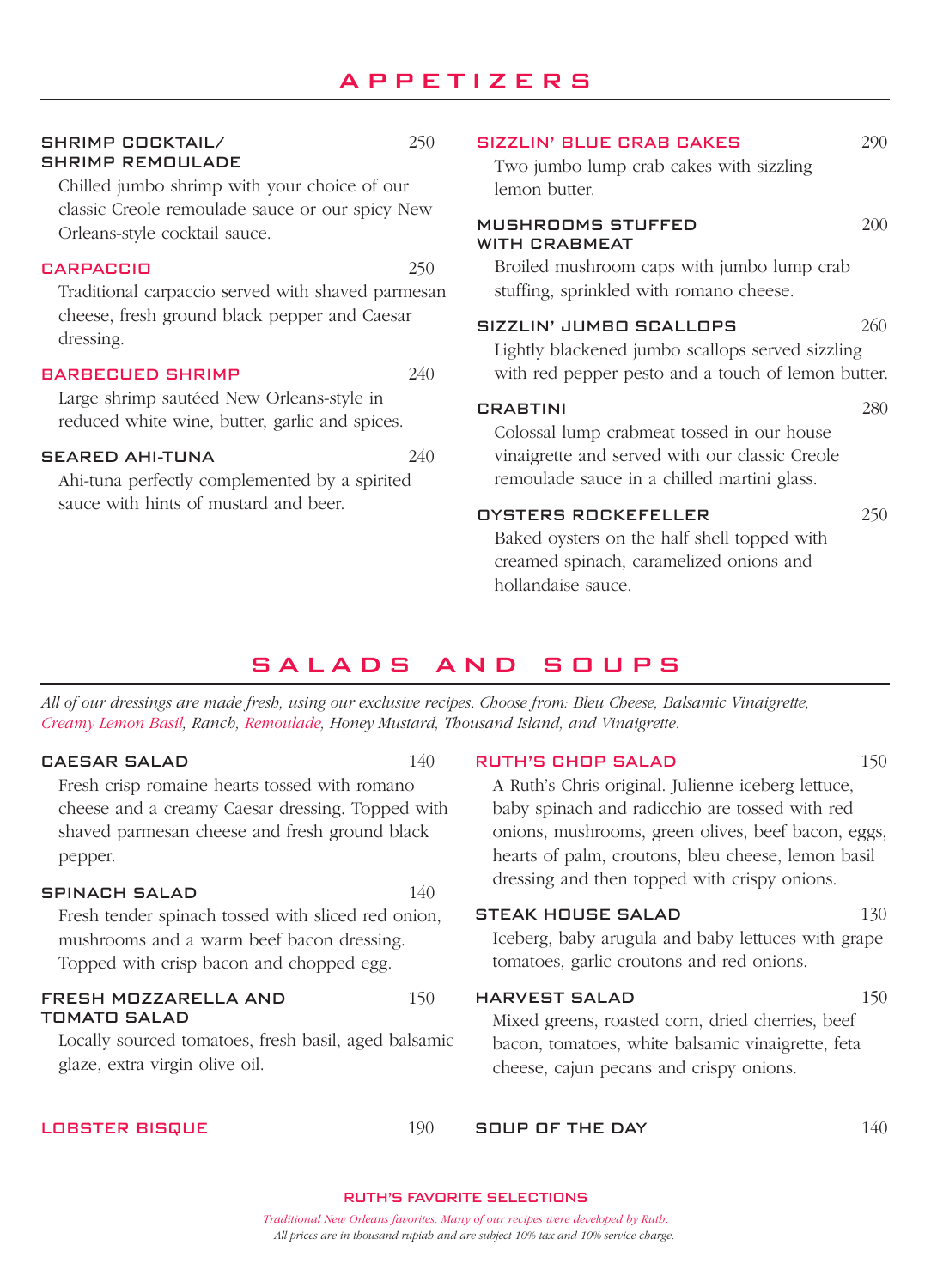#### ABOUT YOUR STEAK

Ruth's Chris specializes in the finest custom-aged Midwestern beef. We broil it exactly the way you like it at 1800º F (980º C) to lock in the corn-fed flavor. Then we serve your steak sizzzzling on a 500° F (260º C) plate so that it stays hot throughout your meal.

Our steaks are served sizzling in butter. Please specify extra butter or none.

| <b>RARE</b><br>Very red, cool center.                                                                                   | MEDIUM<br>RARE<br>Red, warm center.           |            | <b>MEDIUM</b><br>Pink center. | MEDIUM<br>WELL<br>Slightly pink center.                                                                                                                                                                                                     | WELL<br>Broiled throughout,<br>no pink.                  |
|-------------------------------------------------------------------------------------------------------------------------|-----------------------------------------------|------------|-------------------------------|---------------------------------------------------------------------------------------------------------------------------------------------------------------------------------------------------------------------------------------------|----------------------------------------------------------|
| <b>FILET</b>                                                                                                            |                                               |            | <b>RIBEYE</b>                 |                                                                                                                                                                                                                                             |                                                          |
| beef.                                                                                                                   | The most tender cut of corn-fed premium USDA  |            |                               | An outstanding example of USDA Prime at its<br>best. Well-marbled for peak flavor, deliciously                                                                                                                                              |                                                          |
| 11-ounce (310 grams)                                                                                                    |                                               | 790        | juicy.                        | 12-ounce (340 grams)                                                                                                                                                                                                                        | 720                                                      |
| PETITE FILET<br>A smaller, but equally tender USDA filet.                                                               |                                               |            |                               | 16-ounce $(450 \text{ grams})$                                                                                                                                                                                                              | 880                                                      |
| 6-ounce (170 grams)<br>8-ounce (230 grams)                                                                              |                                               | 500<br>640 |                               | <b>COWBOY RIBEYE</b><br>A USDA Prime version of this huge bone-in cut.<br>$22$ -ounce $(620 \text{ grams})$                                                                                                                                 | 990                                                      |
| PETITE FILET AND SHRIMP<br>Two 4-ounce medallions of our USDA<br>filet topped with large shrimp.<br>8-ounce (230 grams) |                                               | 770        | T-BONE                        | strip with the tenderness of a filet.<br>$22$ -ounce $(620 \text{ grams})$                                                                                                                                                                  | This USDA Prime cut combines the rich flavor of a<br>990 |
| <b>NEW YORK STRIP</b><br>that is slightly firmer than a ribeye.<br>12-ounce (340 grams)<br>16-ounce (450 grams)         | This USDA Prime cut has a full-bodied texture | 720<br>880 |                               | PORTERHOUSE FOR TWO<br>A larger version of the full-flavored classic cut.<br>$40$ -ounce $(1130 \text{ grams})$<br><b>TOMAHAWK RIBEYE</b><br>USDA Prime bone-in 40-ounce Ribeye, well-<br>marbled for peak flavor.<br>40-ounce (1130 grams) | 1750<br>1850                                             |
|                                                                                                                         |                                               |            |                               |                                                                                                                                                                                                                                             |                                                          |

# ENTRÉE COMPLEMENTS

| <b>SHRIMP</b><br>Four additional large shrimp. | 130 | <b>OSCAR STYLE</b><br>Crab cake, asparagus and béarnaise sauce.                               | 150 |
|------------------------------------------------|-----|-----------------------------------------------------------------------------------------------|-----|
| AU POIVRE SAUCE<br>Brandy and pepper sauce.    | 40  | <b>BLEU CHEESE CRUST</b><br>Bleu cheese, roasted garlic and a touch of<br>panko bread crumbs. | 50  |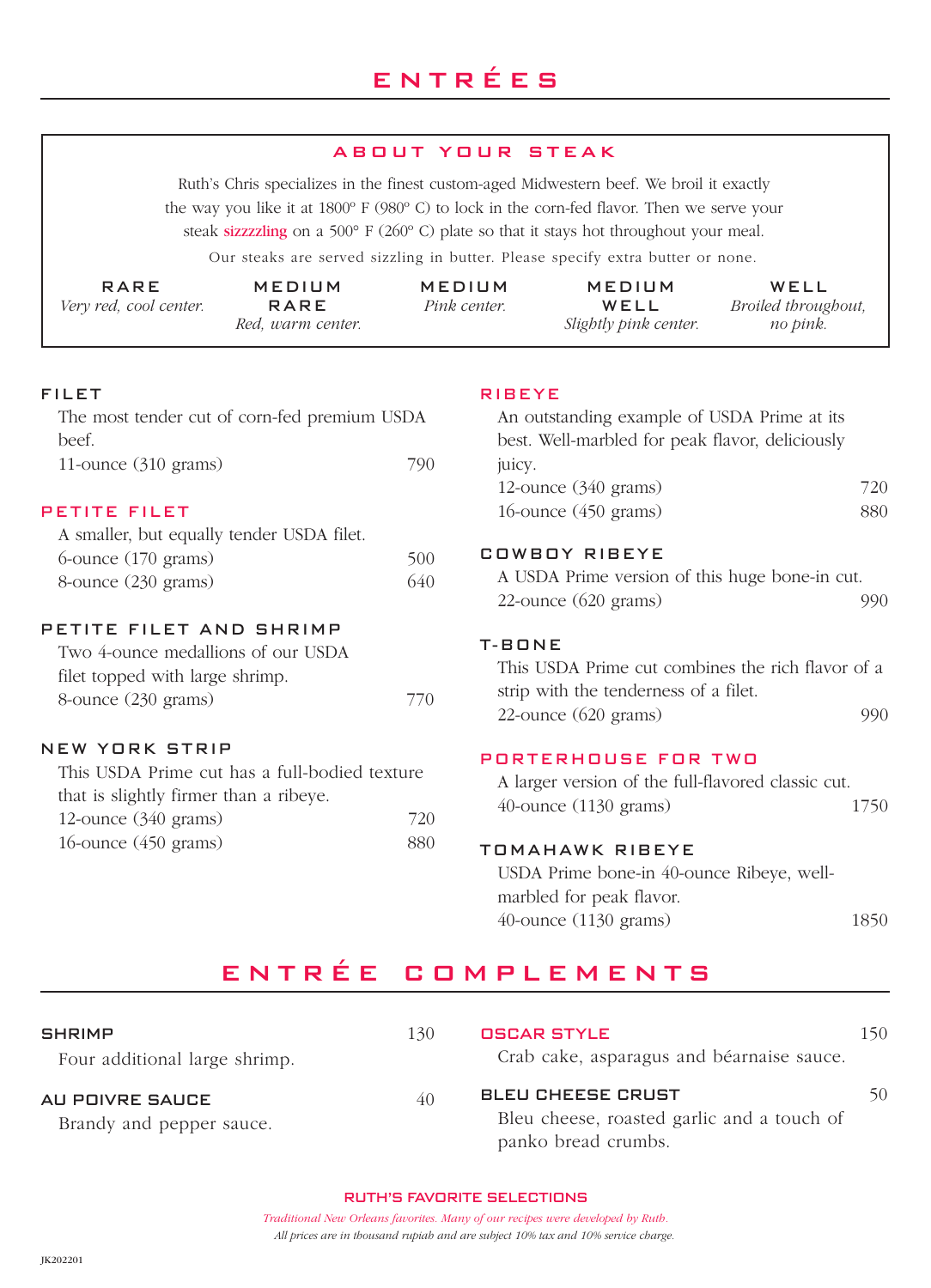# SEAFOOD AND SPECIALTIES

#### LAMB CHOPS 690

Three Australian lamb chops cut extra thick, marinated overnight and served with fresh mint. They are naturally tender and flavorful.

STUFFED CHICKEN BREAST 380 Oven roasted double chicken breast stuffed with garlic herb cheese and served with lemon butter.

AHI-TUNA STACK 460 Seared rare tuna topped with Colossal lump crabmeat and served sizzling with red pepper pesto.

#### BARBECUED SHRIMP 460

Our signature large shrimp sautéed New Orleansstyle in reduced white wine, butter, garlic and spices, on a bed of roasted garlic mashed potatoes.

MARKET FRESH Market Price

SEAFOOD SELECTION Your server will describe the seafood our Chef has selected for today.

# POTATOES

| 130<br><b>AU GRATIN</b><br>Served in a cream sauce topped with melted |     | <b>JULIENNE</b><br>Regular cut.                                                             | 130 |
|-----------------------------------------------------------------------|-----|---------------------------------------------------------------------------------------------|-----|
| sharp cheddar.<br><b>BAKED</b><br>A one-pounder, loaded.              | 130 | <b>STEAK FRIES</b><br>Tossed with fresh rosemary, roasted garlic and<br>sun-dried tomatoes. | 130 |
| <b>MASHED</b><br>With a hint of roasted garlic.                       | 130 | <b>LYONNAISE</b><br>Sautéed with onions.                                                    | 130 |

# **VEGETABLES**

| SAUTÉED SPINACH          | 130 | <b>PAN-ROASTED WILD MUSHROOMS</b>         | 130 |
|--------------------------|-----|-------------------------------------------|-----|
| <b>CREAMED SPINACH</b>   | 130 | ROASTED BRUSSELS SPROUTS                  | 130 |
| <b>SPINACH AU GRATIN</b> | 130 | <b>BROILED TOMATOES</b>                   | 130 |
| FRESH BROCCOLI           | 130 | FRENCH FRIED ONION RINGS                  | 130 |
| BROCCOLI AU GRATIN       | 130 | <b>MACARONI WITH CHEESE</b>               | 130 |
| <b>FIRE-ROASTED CORN</b> | 130 | <b>GRILLED ASPARAGUS WITH HOLLANDAISE</b> | 150 |